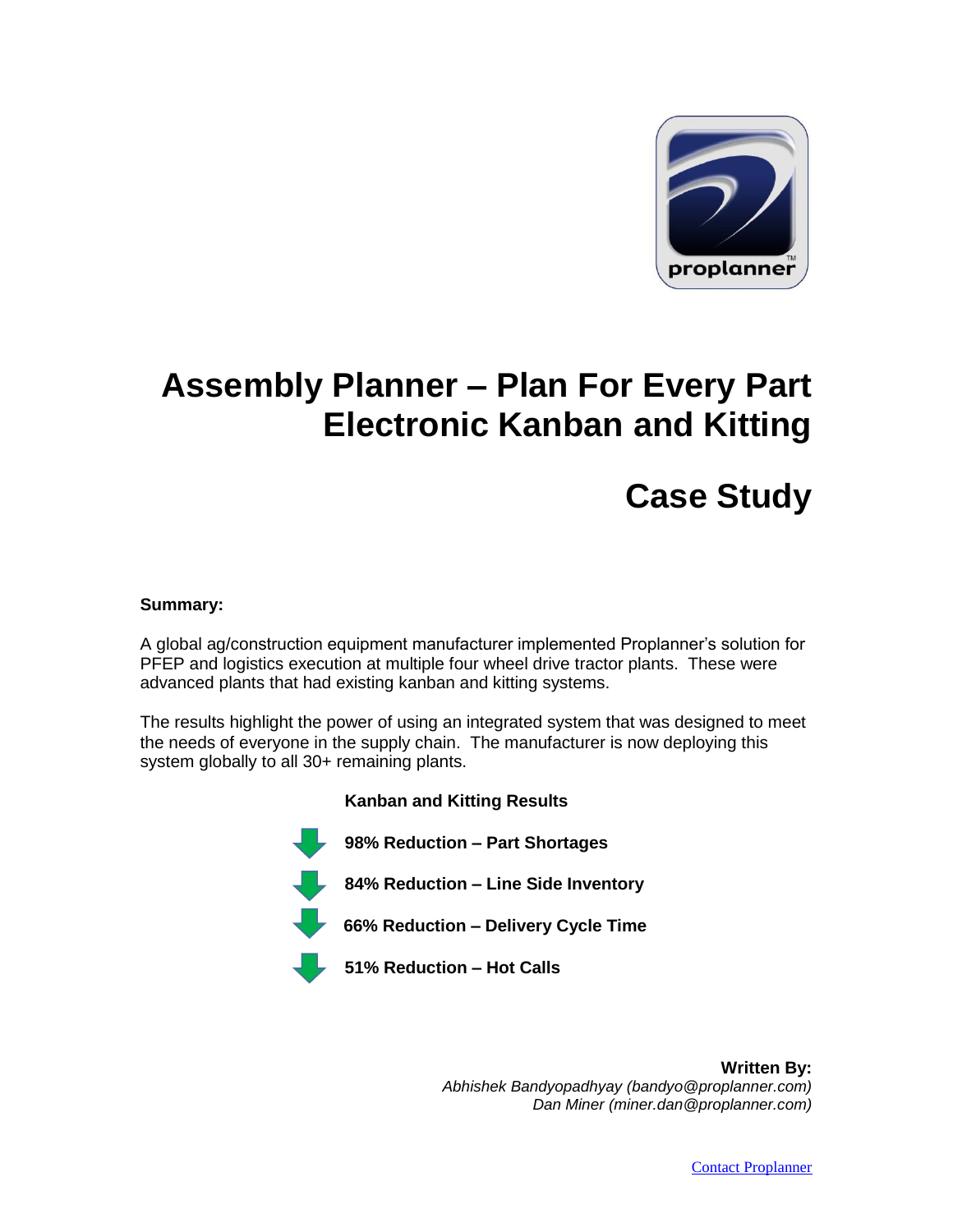### **Overview - Plan For Every Part - Logistics Database:**

Proplanner's Materials Handling Database (PFEP) is the master repository for all of a plant's internal logistics and materials handling information. The database stores, manages and analyzes all part logistics information from the trailer in the receiving dock to the assembly line and other points of use. The system even connects to off-site suppliers.

The associated eKanban functionality tracks and manages the pull of empty containers and the replenishment of full containers within a manual Kanban system.

The eKitting system generates pick-lists for parts required from supermarkets to meet specific needs of a unit (or workstation) on the assembly line.

While the material handling industry continues to make significant improvements, many major manufactures continue to operate outdated part replenishment systems. For example, it is common to find warehouse personnel building kits for assembly lines using printed pick lists. Similarly, kanban cards turn up missing shortly after they were created.

This setup creates waste within the supply chain. It is challenging to extract real time information for making production decisions and no platform exists to base improvement efforts upon.

Proplanner's PFEP system is a significant improvement over manual logistics systems because of the integration between Engineering Change Management which connects the BOM, activity-based consumption of parts, and the ability to have the right part, at the right station, at the right time.

A question that needs to be answered before making another investment in process improvement is why prior change efforts failed to stick. At Proplanner, we believe that great organizations are able to use change as a competitive advantage. Change is something that can and should be managed. Design, manufacturing, purchasing, and logistics engineers need an integrated tool to manage this change. The PFEP system, used within Assembly Planner, ensures that all parties involved with delivering a change in the supply chain have the information necessary to execute it successfully.

A recent implementation of PFEP at large vehicle manufacturing facilities represents a good example of how investing in PFEP can drive improvement throughout the entire supply chain.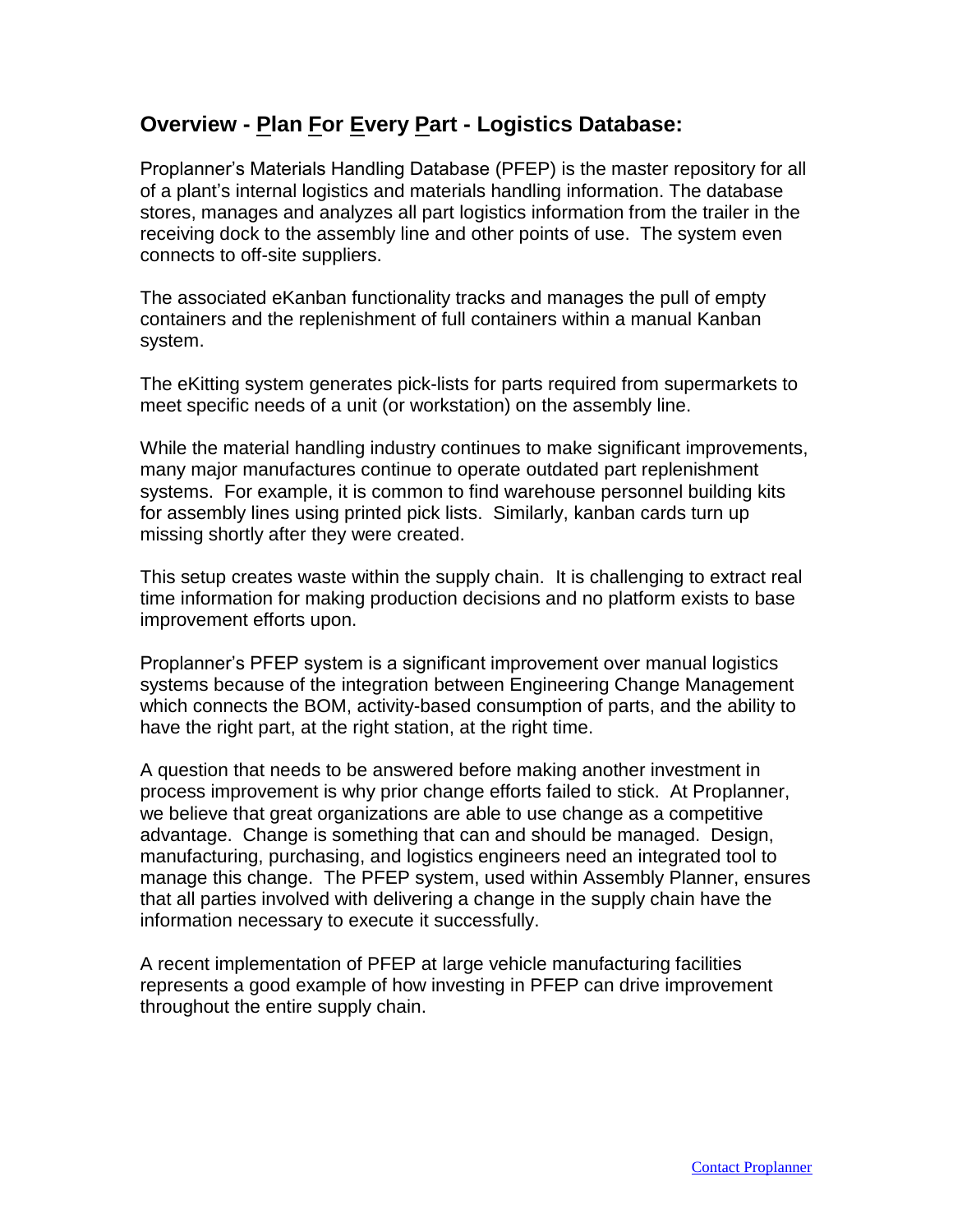### **Background:**

At a major four wheel drive tractor manufacturer, kitting for the assembly line was accomplished by supplying a warehouse technician with a printed pick list generated from ERP and sending him down aisles to track down parts. Kanban cards were generated manually, with replacement cards being reprinted daily.

The inability to supply the right parts at the right time to the assembly line was a known issue at this facility. It was widely recognized by each person in the local supply chain, from the logistics engineer responsible for defining the part plan to the technician installing the part, that a significant amount of waste was present during day to day operations.

Transportation, waiting, and overproduction were the most typical wastes. Hot calls occurred frequently, in an attempt to limit the amount of line downtime due to part shortages. All of this waste was a part of the typical daily firefighting routine. When engineering design changes went live, additional issues occurred as the team tried to phase parts in and out.

#### **Solution:**

The vehicle manufacturer worked with Proplanner to implement Assembly Planner's PFEP module with eKanban and eKitting. This system takes advantage of the unique fact that Assembly Planner is aware of the line balance and associated part consumption on the line. Coupled with the product build list from ERP, Assembly Planner's PFEP module is able to coordinate kitting operations electronically in the factory.

eKanban is even more simple to implement. Using a controlled environment to define source and delivery locations, a part plan can be developed and implemented quickly. The system automatically generates kanban cards and provides reports that suggest the appropriate quantity of cards to maintain in the system. This can reduce the amount of inventory in the plant.

More importantly, because new eBOMs were imported into Assembly Planner and processed as Engineering Change Orders, the vehicle manufacturer was assured that not only were their process plans and work instructions 100% matched to their PDM and ERP systems, but their logistics system was updated simultaneously. This is the single most important point for why Assembly Planner is able to drive cost out of process planning and execution.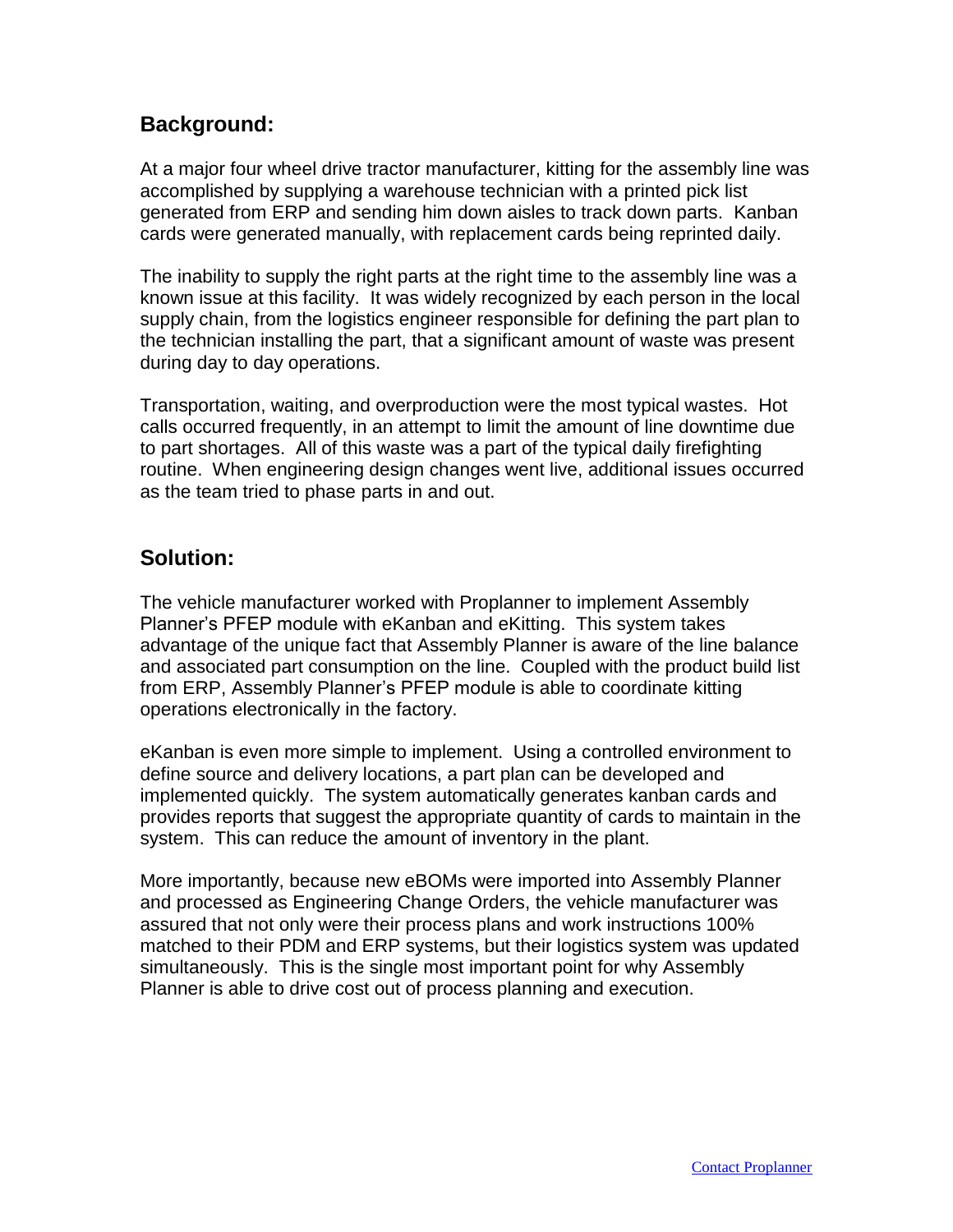

Figure 1: Overview of Assembly Planners's Process Planning Workflow



Figure 2: eKanban workflow between the Assembly Line and Supermarket